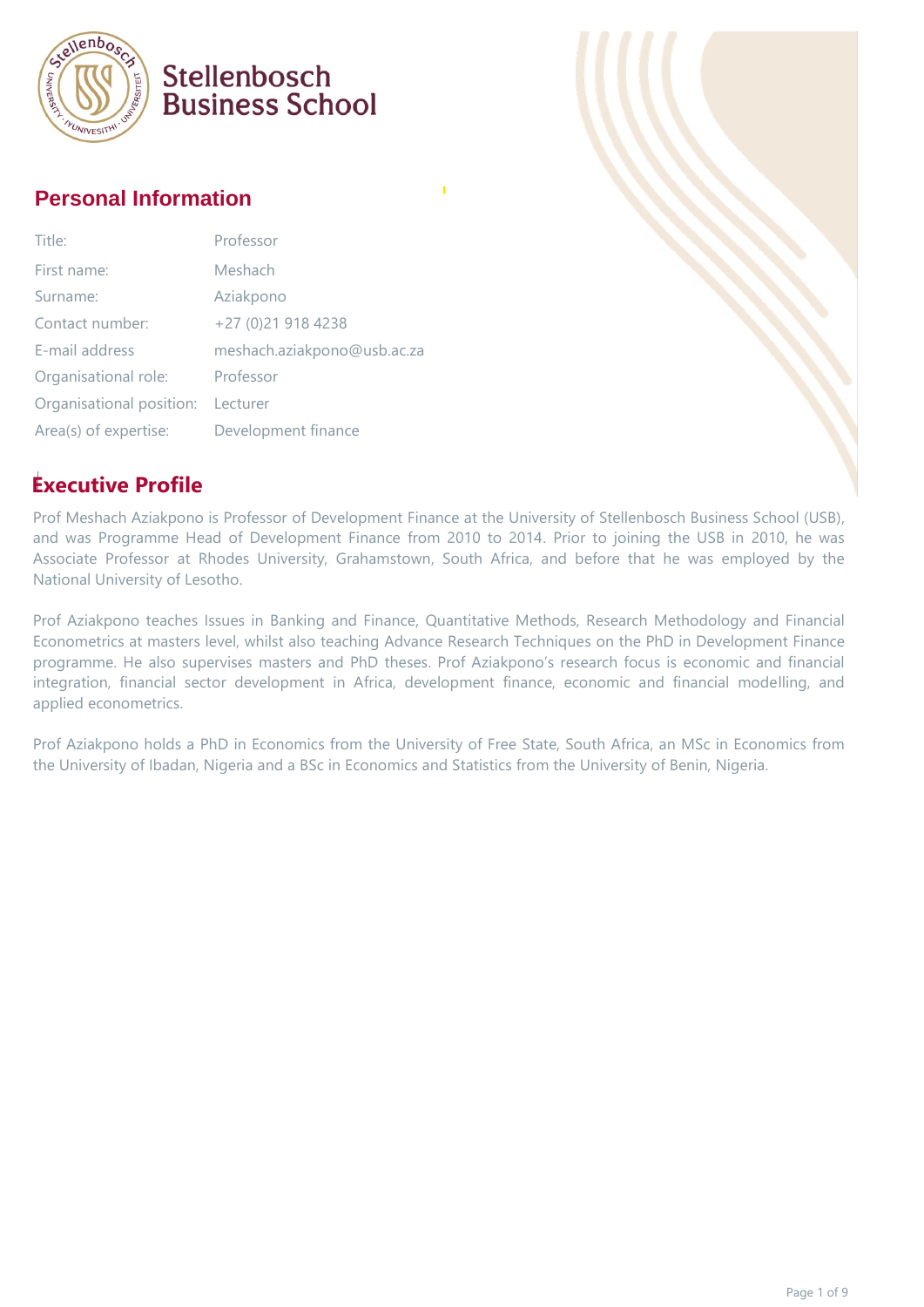

#### **Education**

| Year | <b>Degree</b>                 | <b>Field of Study</b>           | <b>University</b>        | <b>Country</b> |
|------|-------------------------------|---------------------------------|--------------------------|----------------|
| 2008 | PhD                           | Economics                       | University of Free State | South Africa   |
| 1998 | <b>MSc</b>                    | <b>Economics</b>                | University of Ibadan     | Nigeria        |
| 1994 | <b>BSc</b>                    | <b>Economics and Statistics</b> | University of Benin      | Nigeria        |
| 1988 | <b>WAEC Ordinary</b><br>Level |                                 |                          |                |

п

#### **Academic honours and awards**

| Year | Honour/Award                                                                  | <b>Honour/Award Description</b> | Country |
|------|-------------------------------------------------------------------------------|---------------------------------|---------|
|      | 2004-2005 DAAD Scholarship for PhD study                                      |                                 |         |
| 2003 | Winner of the 17th OSSREA Social<br><b>Science Research Grant Competition</b> |                                 |         |

#### **Membership of professional and scientific organisations**

| <b>Organisation</b>                                                                        |
|--------------------------------------------------------------------------------------------|
| Member of Academic Board of the Economic Research Southern Africa (ERSA)                   |
| Member of editorial committee of Journal of Contemporary African Studies                   |
| Member of African Econometric Society                                                      |
| Member of The Economic Society of South Africa                                             |
| Member of Organization for Social Science Research in Eastern and Southern Africa (OSSREA) |
| Member of Econometric Society                                                              |
| Member of Southern Africa Finance Association                                              |
| Member of Academy of Economics and Finance (USA)                                           |
| Member of African Finance and Economic Association (USA)                                   |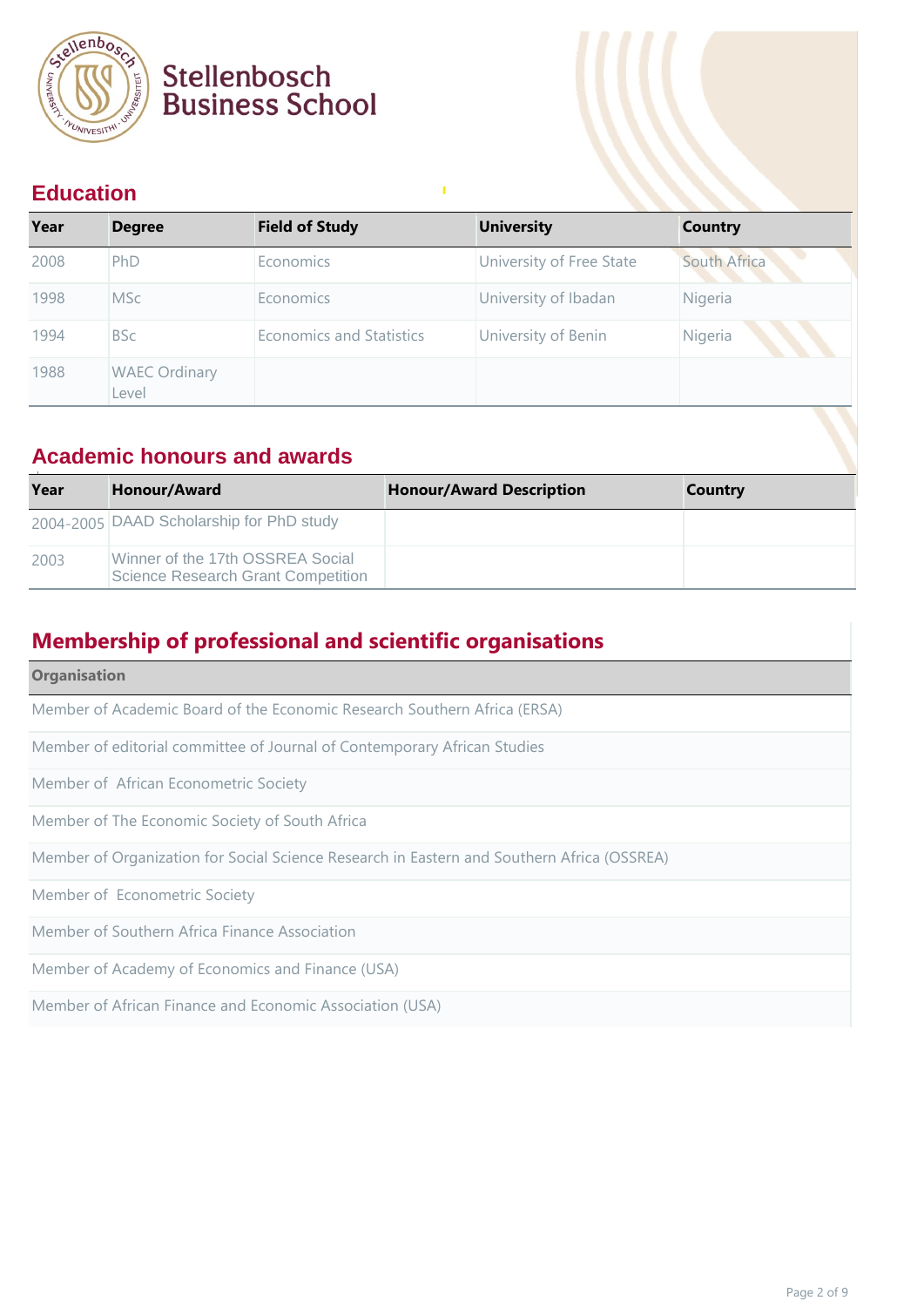

### **Academic and Professional Experience**

| <b>Commencement End date</b><br>date |            | <b>Position</b>                                                                      | <b>Institution</b>                                   | <b>Country</b> |
|--------------------------------------|------------|--------------------------------------------------------------------------------------|------------------------------------------------------|----------------|
| 2010/01/01                           |            | Professor                                                                            | University of Stellenbosch<br><b>Business School</b> | South Africa   |
| 2010/02/01                           | 2014/12-31 | Programme Head of<br>Development Finance;<br>Professor                               | University of Stellenbosch<br><b>Business School</b> | South Africa   |
| 2009/01/01                           | 2010/01/31 | Associate Professor                                                                  | <b>Rhodes University</b>                             | South Africa   |
| 2006/01/31                           | 2008/12/31 | Senior Lecturer                                                                      | <b>Rhodes University</b>                             | South Africa   |
| 2004/05/31                           | 2005/12/01 | Lecturer                                                                             | <b>Rhodes University</b>                             | South Africa   |
| 2001/05/31                           | 2004/05/31 | Lecturer                                                                             | National University of<br>Lesotho                    | Lesotho        |
| 1999/05/31                           | 2001/05/31 | Lecturer II and Acting Head:<br>Economics & Development<br><b>Studies Department</b> | <b>Igbinedion University</b>                         | Nigeria        |
|                                      |            |                                                                                      |                                                      |                |

#### **Research**

| <b>Research Book/Journal Title Authors</b>                                                                          |                              | <b>Publication</b>                                                                                      | <b>Publication</b><br><b>Date</b> |
|---------------------------------------------------------------------------------------------------------------------|------------------------------|---------------------------------------------------------------------------------------------------------|-----------------------------------|
| <b>Chapter in book</b>                                                                                              |                              |                                                                                                         |                                   |
| Financial Integration and<br>Interdependence between<br>South Africa and the other<br><b>SACU</b> countries         | Aziakpono, MJ                | In Gbetnkom, D. International Finance: Theory and<br>Policy in Africa, Bloomington: AuthorHouse         | 2012                              |
| Financial Development and<br>Economic Growth in Southern<br>Africa                                                  | Aziakpono, MJ                | In Grandes, M & Pinaud, N. Reducing Capital Cost<br>in Southern Africa, 137-167, Paris: OECD Publishing | 2005                              |
| <b>Conference papers</b>                                                                                            |                              |                                                                                                         |                                   |
| Financial development and<br>income inequality in Africa: A<br>panel heterogeneous<br>approach                      | Tita, AF &<br>Aziakpono, M   | <b>ERSA Working Paper 614</b>                                                                           | 2016                              |
| Non-bank financial institutions Rateiwa, R &<br>and economic growth:<br>Evidence from selected African<br>countries | Aziakpono, M                 | 14th INFINITI Conference on International Finance,<br>13-14 June, Dublin, Ireland                       | 2016                              |
| Financial structure and<br>economic growth in Africa's<br>three largest economies: Time<br>series evidence          | Rateiwa, R &<br>Aziakpono, M | 13th African Finance Journal Conference, 18-19<br>May, Accra, Ghana                                     | 2016                              |
| Exchange rate pass-through to<br>consumer prices in Ghana                                                           | Aziakpono, M &<br>Wilson, MK | 13th African Finance Journal Conference, 18-19<br>May, Accra, Ghana                                     | 2016                              |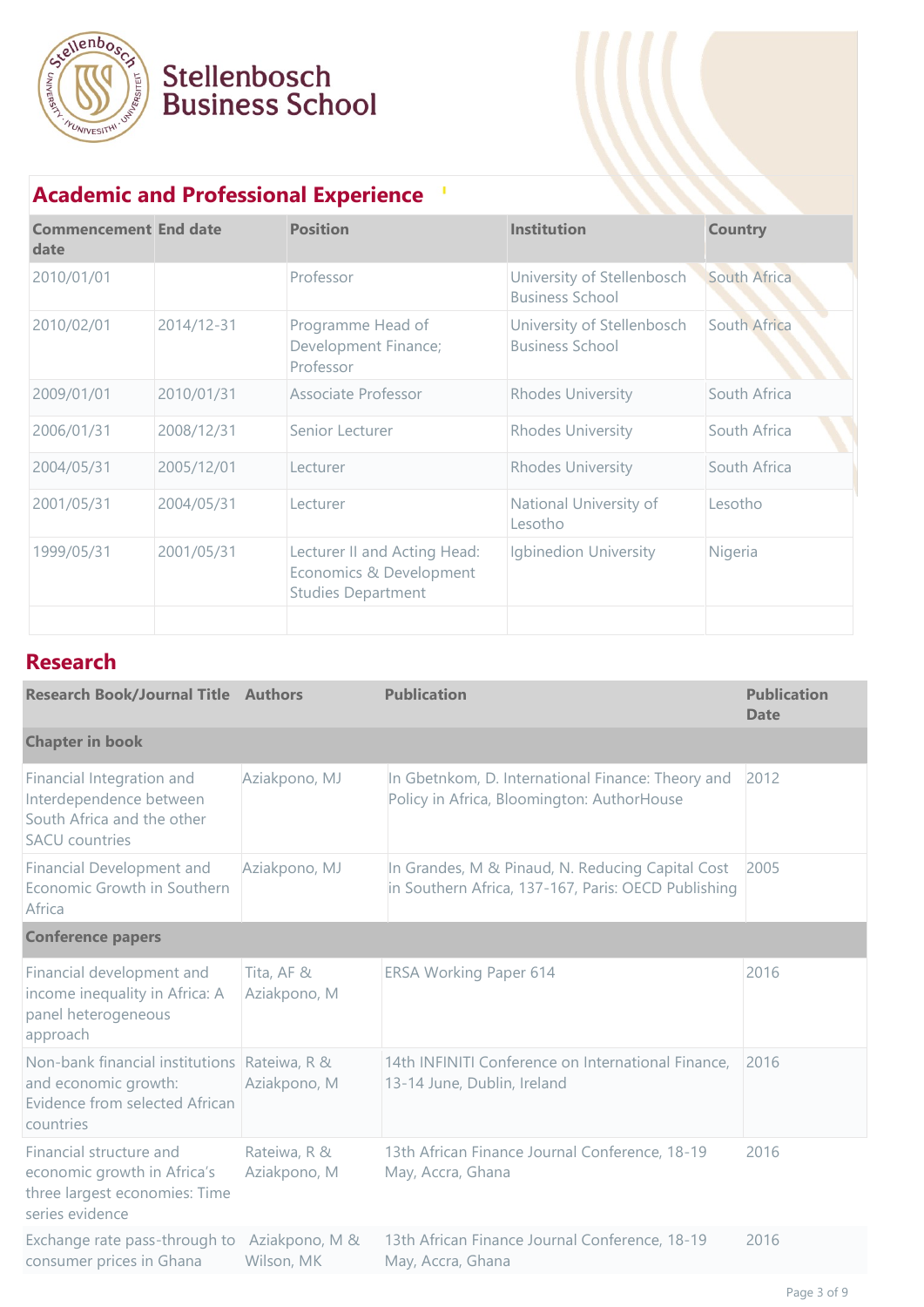

| Real effective exchange rate<br>misalignment and economic<br>performance in South Africa:<br>An ARDL approach       | Khomo, M &<br>Aziakpono, M    | 13th African Finance Journal Conference, 18-19<br>May, Accra, Ghana                                                                                       | 2016 |
|---------------------------------------------------------------------------------------------------------------------|-------------------------------|-----------------------------------------------------------------------------------------------------------------------------------------------------------|------|
| Technical and scale efficiency<br>of Tanzania saving and credit<br>cooperatives                                     | Marwa, NW &<br>Aziakpono, MJ  | ERSA Working paper 509                                                                                                                                    | 2015 |
| Financial sustainability of<br>Tanzanian saving and credit<br>cooperatives                                          | Marwa, NW &<br>Aziakpono, MJ  | ERSA Working paper 529                                                                                                                                    | 2015 |
| What drives performance<br>among Tanzanian savings and<br>credit cooperatives? Multiple<br>case study approach      | Marwa, NW &<br>Aziakpono, MJ  | Paper presented at the 13th European Workshops<br>on Efficiency and Productivity Analysis, 8-19 June,<br>2015 Helsinki, Finland                           | 2015 |
| Financial structure and<br>economic growth in Africa's<br>three biggest economies: Time<br>Series Evidence          | Rateiwa, R &<br>Aziakpono, MJ | Paper presented at the Biennial Conference of the<br>Economic Society of South Africa, 3-5 September,<br>Cape Town, South Africa                          | 2015 |
| Non-bank financial institutions Rateiwa, R &<br>and economic growth:<br>Evidence from selected African<br>Countries | Aziakpono, MJ                 | Paper presented at the Biennial Conference of the<br>Economic Society of South Africa, 3-5 September,<br>Cape Town, South Africa.                         | 2015 |
| The behaviour of the real<br>effective exchange rate in<br>South Africa: Is there a<br>misalignment?"               | Khomo, MM &<br>Aziakpono MJ   | Paper presented at the Biennial Conference of the<br>Economic Society of South Africa, 3-5 September,<br>Cape Town, South Africa                          | 2015 |
| Exchange rate behaviour in<br>Ghana: Is there a<br>misalignment?                                                    | Amoah, L &<br>Aziakpono, MJ   | Paper presented at the Biennial Conference of the<br>Economic Society of South Africa, 3-5 September,<br>Cape Town, South Africa.                         | 2015 |
| Financial development and<br>income inequality in Africa: A<br>panel heterogeneous<br>approach                      | Tita, AF &<br>Aziakpono, M.J  | Paper presented at the Biennial Conference of the<br>Economic Society of South Africa, 3-5 September,<br>Cape Town, South Africa.                         | 2015 |
| A panel data analysis of<br>fertility and mortality effects<br>on economic growth in West<br>Africa.                | Dauda, RS &<br>Aziakpono, M   | Paper presented at the Biennial Conference of the<br>Economic Society of South Africa, Bloemfontein                                                       | 2013 |
| The economics of<br>development finance and<br>Economic transformation                                              | Aziakpono, M                  | Keynote Paper presented at the International<br>Conference on Development Finance and Economic<br>Transformation, Protea Hotel Ranch Resort,<br>Polokwane | 2013 |
| Co-operative Financial<br>Development and the<br>Economic Growth of Countries<br>in Africa                          | Aziakpono, M                  | Paper presented at 14th Savings and Credit Co-<br>operatives of Africa (SACCA) Congress, Sun City<br>Resort, North West South Africa                      | 2013 |
| Foreign direct investment in<br>South Africa and Nigeria:<br>Effects, determinants and<br>lessons                   | Mia, $S &$<br>Aziakpono, M    | 10th African Finance Journal Conference, Durban,<br>South Africa, Durban, South Africa, 15-16 May 2013                                                    | 2013 |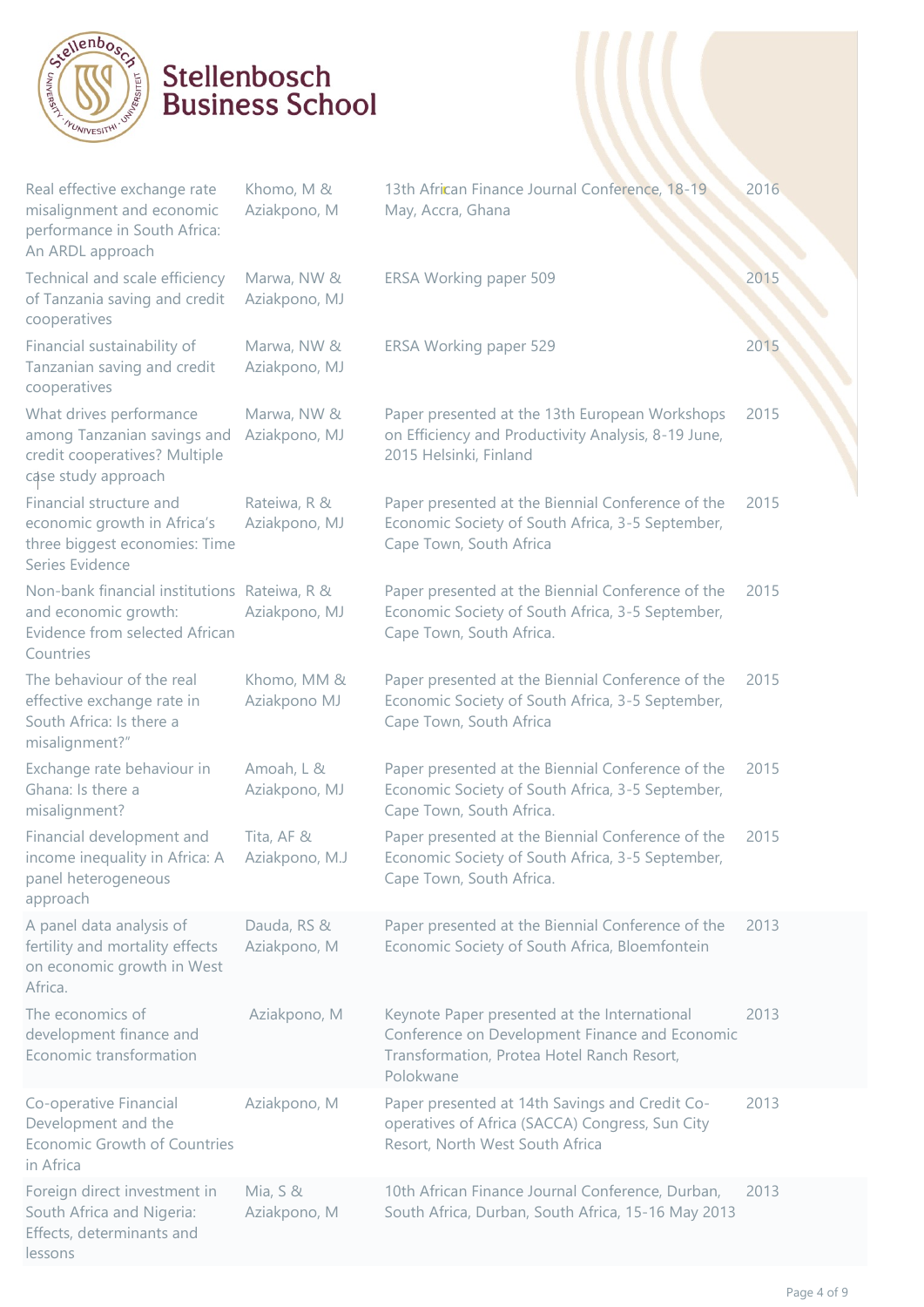

| Financial Sustainability of<br>Tanzanian Saving and Credit<br>Cooperatives                                                              | Marwa N &<br>Aziakpono, M                    | Paper presented at the Global Development<br>Finance Conference, Cape Town, South Africa, 5 - 7<br>November 2013                            | 2013 |
|-----------------------------------------------------------------------------------------------------------------------------------------|----------------------------------------------|---------------------------------------------------------------------------------------------------------------------------------------------|------|
| The changing impact of<br>macroeconomic environment<br>on remittance inflows in sub-<br>Saharan Africa                                  | Adenutsi, DJ &<br>Aziakpono, M               | The Biennial Conference of the Economic Society of 2012<br>South Africa                                                                     |      |
| The impact of international<br>remittances on economic<br>growth in sub-Saharan African                                                 | Adenutsi, D &<br>Aziakpono, M                | The Biennial Conference of the Economic Society of 2011<br>South Africa                                                                     |      |
| Banking market integration in<br>the SADC countries: Evidence<br>from interest rate analysis                                            | Aziakpono, M,<br>Sander, H &<br>Kleimeier, S | 2010 Global Development Finance Conference                                                                                                  | 2010 |
| Ah analysis of the turn-of-the-<br>month effect in the South<br>African Stock Market                                                    | Aziakpono, M                                 | Paper for presentation at the African Finance<br>Journal Conference                                                                         | 2010 |
| Macroeconomic Impact of<br>Financial Integration in the<br><b>SACU Countries</b>                                                        | Aziakpono, M                                 | Macroeconomic Workshop organised by the<br>Economic Research Southern Africa                                                                | 2010 |
| A Comparative Analysis of the<br>Divisia Index and the Simple<br>Sum Monetary Aggregates for<br>South Africa                            | Aziakpono, M                                 | Paper presented at the Biennial Conference of the<br>Economic Society of South Africa, September 7-9,<br>2009, Port Elizabeth, South Africa | 2009 |
| Banking market integration in<br>the SADC countries: Evidence<br>from interest rate analysis                                            | Aziakpono, M,<br>Kleimeier, S &<br>Sander, H | Paper presented at the Emerging Markets Finance<br>Conference                                                                               | 2009 |
| An analysis of money market<br>linkages between South Africa<br>and selected major world<br>economies                                   | Aziakpono, M                                 | Paper presented at the Biennial Conference of the<br>Economic Society of South Africa, September 7-9,<br>2009, Port Elizabeth, South Africa | 2009 |
| Interest rate pass-through<br>and monetary policy regimes Wilson, MK<br>in South Africa                                                 | Aziakpono, M &                               | Paper presented at the Biennial Conference of the<br>Economic Society of South Africa, September 7-9,<br>2009, Port Elizabeth, South Africa | 2009 |
| Dynamic returns linkages and Chinzara, Z &<br>volatility transmission<br>between South African and<br>the world major equity<br>markets | Aziakpono, M                                 | Paper presented at the Emerging Markets Finance<br>Conference                                                                               | 2009 |
|                                                                                                                                         |                                              |                                                                                                                                             |      |
| Monetary policy and the<br>predictive power of the yield<br>spread in South Africa                                                      | Aziakpono, M                                 | Paper presented at the Biennial Conference of the<br>Economic Society of South Africa, September 7-9,<br>2009, Port Elizabeth, South Africa | 2009 |
| Exchange rate pass-through                                                                                                              |                                              | Karoro, T, Aziakpono, Conference of the African Econometric Society                                                                         | 2008 |

Aziakpono, M Conference of the African Econometric Society 2008

South African financial markets: Evidence from first

to import prices in South Africa: Is there asymmetry?

Dynamic linkages across

M & Cattaneo, N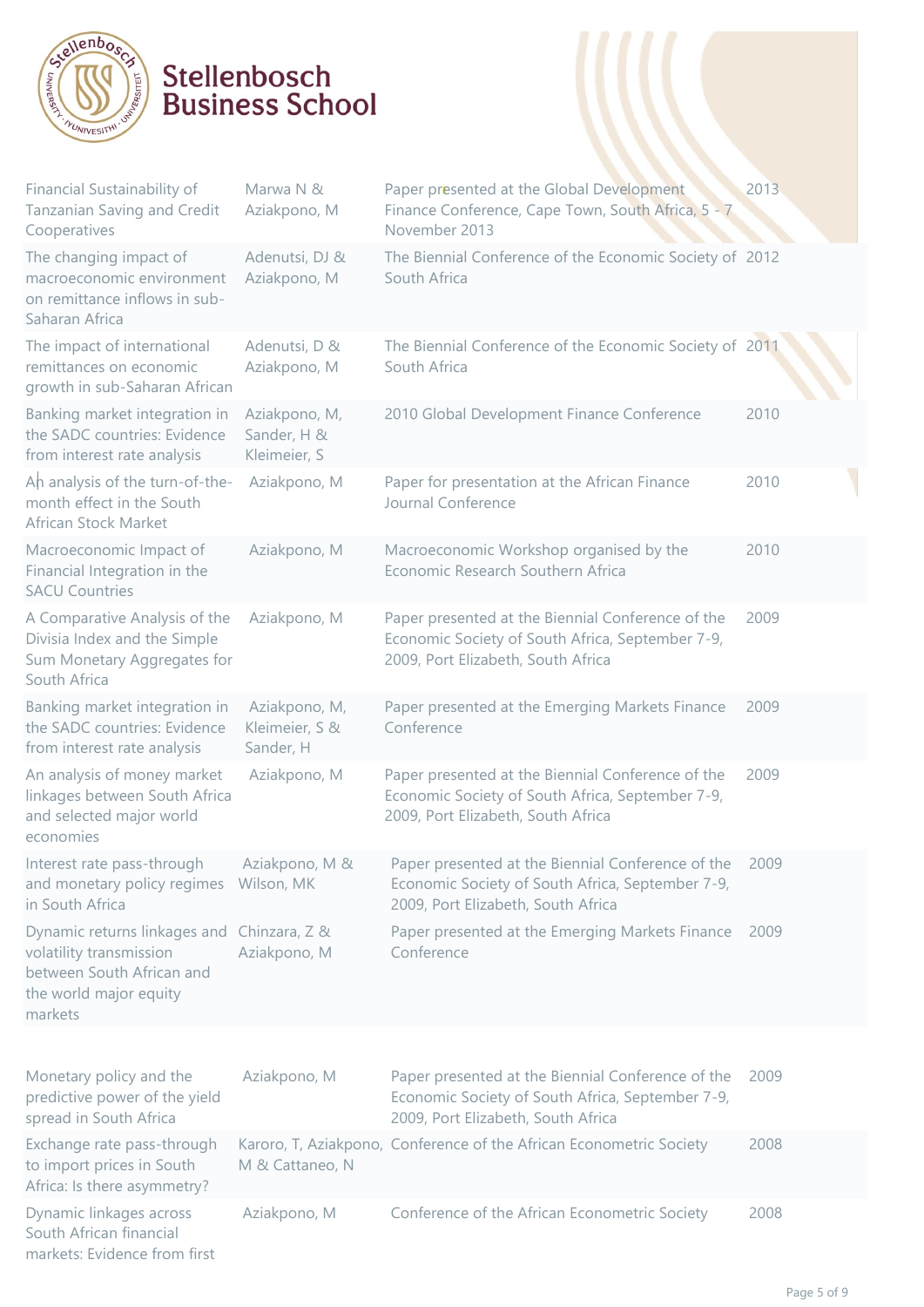

#### and second moments analysis

| Dynamic returns linkages and<br>volatility transmission<br>between South African and<br>the world major equity<br>markets                 | Chinzara, Z &<br>Aziakpono, M                | Paper presented at the 17th Annual Southern<br>African Finance Association (SAFA) Conference,<br>University of Cape Town, 16-18 January 2008,<br>Cape Town | 2008 |
|-------------------------------------------------------------------------------------------------------------------------------------------|----------------------------------------------|------------------------------------------------------------------------------------------------------------------------------------------------------------|------|
| Portfolio diversification within Aziakpono, M<br>sectors in South Africa: an<br>analysis of the bear and bull<br>market phases            |                                              | Paper presented at the 17th Annual Southern<br>African Finance Association (SAFA) Conference,<br>University of Cape Town, 16-18 January 2008,<br>Cape Town | 2008 |
| Integration of the South<br>African Equity markets into<br>the world major stock<br>markets: Implication for<br>portfolio diversification | Chinzara, Z &<br>Aziakpono, M                | Paper presented at the ERSA Workshop on<br>Perspective of Economic Integration in Africa,<br>19-20 June 2008, Rhodes University                            | 2008 |
| Financial integration and<br>economic performance of<br>SACU: Do different types of<br>capital stocks matter?                             | Aziakpono, M                                 | Paper presented at the ERSA Workshop on<br>Perspective of Economic Integration in Africa,<br>19-20 June 2008, Rhodes University                            | 2008 |
| Integration of the South<br>African equity market into the<br>world major stock markets:<br>Implication for Portfolio<br>Diversification  | Aziakpono, M                                 | Paper for presentation at the 5th African Finance<br>Journal Conference, 10-11 July, 2008, Lagoon<br>Beach Hotel, Cape Town                                | 2008 |
| Effects of Financial Integration Aziakpono, M<br>on Financial Development<br>and Economic Performance of<br>the SACU Countries            |                                              | ECA/ADB African Economic Conference                                                                                                                        | 2008 |
| Volatility Transmission and<br>Propagation Between Four of<br>Africa's Major Stock Markets:<br>South Africa, Egypt, Nigeria<br>and Kenya  | Aziakpono, M                                 | Paper presented at the 17th Annual Southern<br>African Finance Association (SAFA) Conference,<br>University of Cape Town, 16-18 January 2008, Cape<br>Town | 2008 |
| Banking Market Integration in<br>the SADC Countries: Evidence<br>from Interest Rate Analyses                                              | Aziakpono, M,<br>Kleimeier, S &<br>Sander, H | Maastricht Economic Research School on<br>Technology and Organisation (METEOR) Working<br>Paper RM 07/047                                                  | 2007 |
| Banking market integration in<br>the SADC countries: Evidence<br>from interest rate analysis                                              | Aziakpono, M<br>Kleimeier, S &<br>Sander, H, | Paper presented at the ESSA biennial conference,<br>10-12 September 2007, Johannesburg                                                                     | 2007 |
| An analysis of the behaviour<br>of inward foreign direct<br>investment to South Africa                                                    | Aziakpono, M                                 | Paper presented at the ESSA biennial conference,<br>10-12 September 2007, Johannesburg                                                                     | 2007 |
| Empirical investigation into<br>the nature and stability of<br>demand for broad money<br>(M2) in Botswana                                 | Aziakpono, M                                 | Paper presented at the ESSA biennial conference,<br>10-12 September 2007, Johannesburg                                                                     | 2007 |
| Financial Integration among<br>the SACU Countries: An<br>Exploration of the Depth and                                                     | Aziakpono, M                                 | Paper presented at the 33rd Annual Meeting of<br>Academy of Economics and Finance                                                                          | 2007 |

T,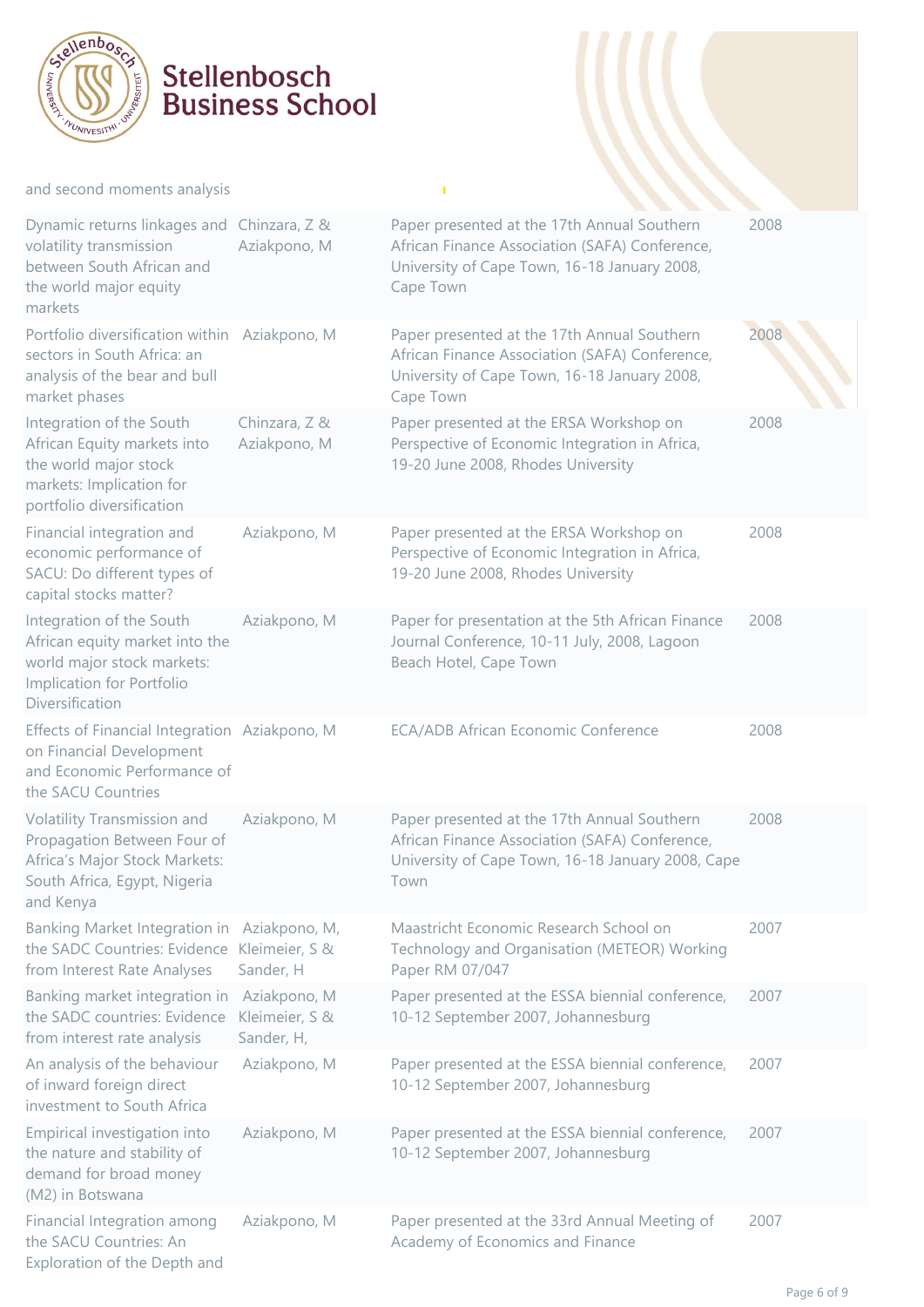

#### Its Effects

| Forecasting Recession in<br>South Africa: A Comparison of Aziakpono, M<br>the Yield Curve and other<br>Economic Indicators    | Khomo, MM &                                      | Paper presented at the 11th Annual Conference of 2007<br>the African Econometric Society                                                                   |      |
|-------------------------------------------------------------------------------------------------------------------------------|--------------------------------------------------|------------------------------------------------------------------------------------------------------------------------------------------------------------|------|
| Implementation of new<br>assessment methods in<br><b>Financial Econometrics:</b><br>description, evaluation and<br>reflection | Aziakpono, M                                     | Conference on Assessment Method                                                                                                                            | 200  |
| Information and Volatility<br><b>Transmission between Stock</b><br>and Bond Markets in South<br>Africa                        | Aziakpono, M                                     | Southern African Finance Association                                                                                                                       | 2007 |
| Dynamic returns linkages and<br>volatility transmission<br>between South African and<br>the world major equity<br>markets     | Chinzara, Z &<br>Aziakpono, M                    | Paper presented at the 17th Annual Southern<br>African Finance Association (SAFA) Conference,<br>University of Cape Town, 16-18 January 2008, Cape<br>Town | 2007 |
| Inflation Targeting and the<br>Fisher Effect in South Africa:<br>An Empirical Investigation                                   | Mitchell-innes, H<br>Aziakpono, M &<br>Faure, AP | Southern African Finance Association                                                                                                                       | 2007 |
| Inflation Targeting and the<br>Fisher Effect in South Africa:<br>An Empirical Investigation                                   | Mitchell-innes, H<br>Aziakpono, M &<br>Faure, AP | Southern African Finance Association                                                                                                                       | 2006 |

Ŷ,

| <b>Journal Article</b>                                                                                                                      |                                  |                                                                        |      |
|---------------------------------------------------------------------------------------------------------------------------------------------|----------------------------------|------------------------------------------------------------------------|------|
| Financial structure and<br>economic performance in<br>selected African countries:<br>Time series evidence                                   | Rateiwa, R &<br>Aziakpono, M     | Banks and Bank Systems, 8(2), 30-46                                    | 2016 |
| Technical and scale efficiency<br>of Tanzanian saving and<br>credit cooperatives                                                            | Marwa, N &<br>Aziakpono, M       | The Journal of Developing Areas, 50(1), 29-46                          | 2016 |
| What impedes micro, small<br>and medium firms' growth<br>the most in South Africa?<br>Evidence from World Bank<br><b>Enterprise Surveys</b> | Mthimkhulu, AM &<br>Aziakpono, M | South African Journal of Business Management, 46 2015<br>$(2)$ , 15-28 |      |
| Financial Sustainability of<br>Tanzanian Saving and Credit<br>Cooperatives                                                                  | Marwa, N &<br>Aziakpono, M       | International Journal of Social Economics, 42(10)                      | 2013 |
| Financial integration and<br>economic growth: theory and<br>a survey of evidence                                                            | Aziakpono, M                     | Journal for Studies in Economics and Econometrics 2013                 |      |
| Banking market integration in Aziakpono, M,<br>the SADC countries: Evidence Kleimeier, S &                                                  |                                  | Applied Economics, 44, 3857-3876                                       | 2012 |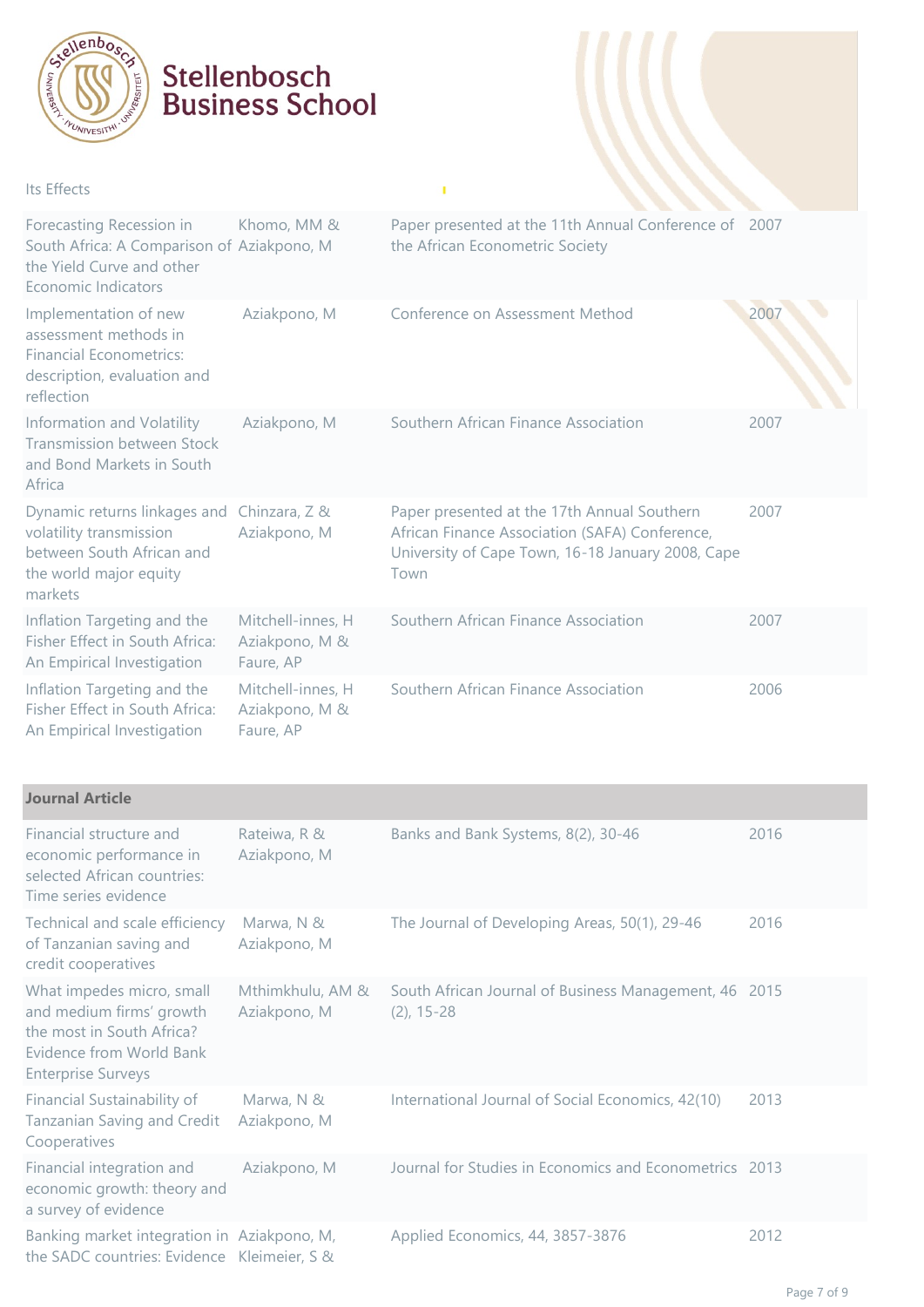

| from interest rate analysis                                                                                                                                                  | Sander, H                                        | п                                                                            |      |
|------------------------------------------------------------------------------------------------------------------------------------------------------------------------------|--------------------------------------------------|------------------------------------------------------------------------------|------|
| How ready is the East African<br>community for a monetary<br>union? New evidence from an<br>interest rate pass-through<br>analysis                                           | M & Snowball, J                                  | Bholla, Z, Aziakpono, Journal for Studies in Economics and Econometrics 2011 |      |
| Financial Development and<br>Economic Growth: Theory and<br>a Survey of Evidence                                                                                             | Aziakpono, M                                     | Journal for Studies in Economics and Econometrics 2011                       |      |
| Dynamic returns linkages and<br>volatility transmission<br>between South African and<br>the world major equity<br>markets                                                    | Chinzara, Z &<br>Aziakpono, M                    | Journal for Studies in Economics and Econometrics, 2009<br>$33(3)$ , 69-94   |      |
| Financial and monetary<br>autonomy and<br>interdependence between<br>South Africa and the other<br><b>SACU</b> countries                                                     | Aziakpono, M                                     | South African Journal of Economics, 76(2), 189-211 2009                      |      |
| Integration of the South<br>African Equity Market into the<br>World Major Stock Markets:<br>Implication for Portfolio<br>Diversification                                     | Aziakpono, M                                     | The African Finance Journal, Special 96 Edition                              | 2009 |
| Is Financial Integration a<br>Complement or Substitute to<br><b>Domestic Financial</b><br>Development in Developing<br>Countries? Evidence from the<br><b>SACU Countries</b> | Aziakpono, M                                     | Journal for Studies in Economics and Econometrics, 2009<br>33(3), 39-67      |      |
| Forecasting Recession in<br>South Africa: A Comparison of Aziakpono, M<br>the Yield Curve and other<br><b>Economic Indicators</b>                                            | Khomo, MM &                                      | South African Journal of Economics, 75(2), 194-212 2009                      |      |
| Adjustment of commercial<br>banks' interest rates and the<br>effectiveness of monetary<br>policy in South Africa                                                             | Aziakpono, M,<br>Wilson, MK &<br>Manuel, J       | African Finance Journal, 9(1), 1-20                                          | 2009 |
| Financial Integration amongst Aziakpono, M<br>the SACU Countries: Evidence<br>from Interest Rate Pass-<br>Through Analysis                                                   |                                                  | Journal for Studies in Economics and Econometrics, 2007<br>30(2)             |      |
| Inflation targeting and the<br>Fisher Effect in South Africa:<br>An empirical investigation                                                                                  | Mitchell-innes, H<br>Aziakpono, M &<br>Faure, AP | South African Journal of Economics, 75(4)                                    | 2007 |
| Real Exchange rate volatility<br>and its effect on trade flows:                                                                                                              | Takaendesa, P,<br>Tsheole, T &                   | Journal for Studies in Economics and Econometrics 2006                       |      |